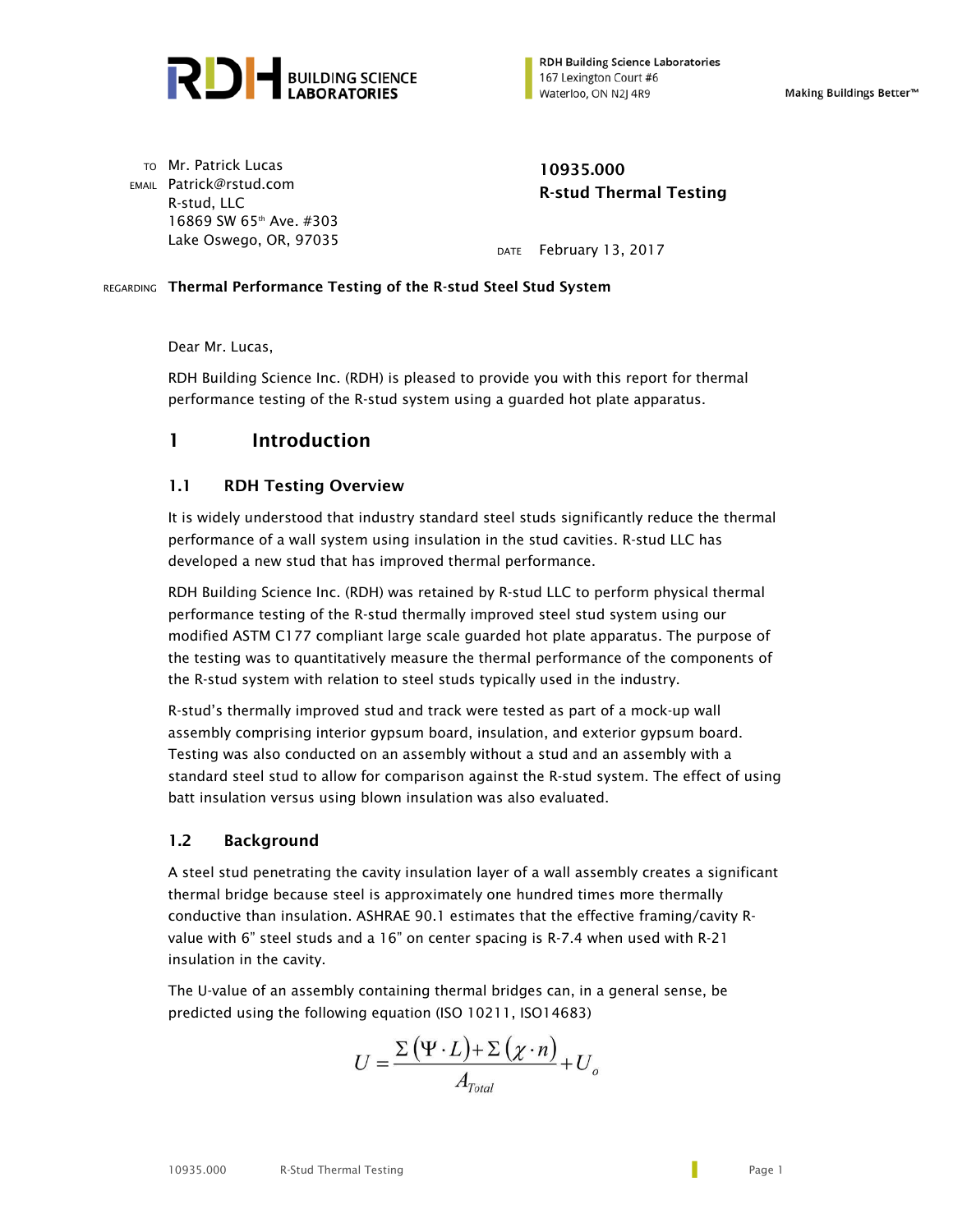#### Where:

U is the thermal conductance in  $W/m^2$ °C, including thermal bridging;

 $U_0$  is the "clear wall" thermal conductance assuming no systemic thermal bridging in W/m2 °C

 $A_{\text{tot}}$  is the area by which the heat flows through in m<sup>2</sup>;

 $\Psi$  is the linear thermal bridge conductance value in W/m°C;

L is the length of linear thermal bridge in m;

 $\chi_i$  is the point thermal conductance value in W/°C; and

n is the number of point thermal bridges.

Computer modelling of thermal bridges is often performed to estimate the and coefficients for linear and point thermal transmittances, respectively. It is also useful to extend measured results. However, it is important to note that models may not be an accurate representation of reality nor are they intended to be. For example, complex geometries and contact resistances between materials are often not included in models, leading to inaccuracies in the results produced. It is therefore important that physical measurement of thermal bridges be undertaken.

The thermal performance of materials for building science purposes has typically been measured using three devices; the heat flow meter, the guarded hot plate, and the guarded hot box. The heat flow meter (ASTM C518) is a comparative method whereby the device is calibrated based on a reference specimen of known thermal performance and then similar specimens can be measured. It generally measures small homogenous materials, for example, insulations measuring 12" by 12" with a maximum thickness of 4". The guarded hot plate is an absolute method (ASTM C177) whereby the actual heat flow through a specimen is measured. Guarded hot plates often measure specimens of the same size or somewhat larger than the heat flow meter. The guarded hot box is an apparatus (currently described by ASTM C1363) that creates an environmentally controlled airspace on each side of a specimen and then measures the heat flow across the specimen to determine its conductance. The hot box is the most complicated and expensive to operate but it is the most representative of full multi-dimensional assemblies. The hot box is also the least accurate method because of the challenges of flanking losses and air movement. It does not allow users to investigate the influence of specific materials or details directly: two specimens must be built, with and without the detail of interest and the results can then be compared.

Multiple standards exist that regulate the design, construction, and operation of guarded hot plates but ASTM C177-13 "Standard Test Method for Steady-State Heat Flux Measurements and Thermal Transmission Properties by Means of the Guarded-Hot-Plate Apparatus" has achieved international acceptance for being the most accurate (Zarr, 2001). The ASTM standard guides design and procedure but of course does not provide sufficient design and construction details to construct a guarded hot plate without prior knowledge and experience in heat transfer, temperature measurement, temperature control, and mechanical design. It only provides general criteria based on experience that has shown to provide guarded hot plates with reliable and reproducible measurements (Jackson, 1976). For development and commissioning of the guarded hot plate used for this testing report, the reader may refer to the engineering master's thesis by Joseph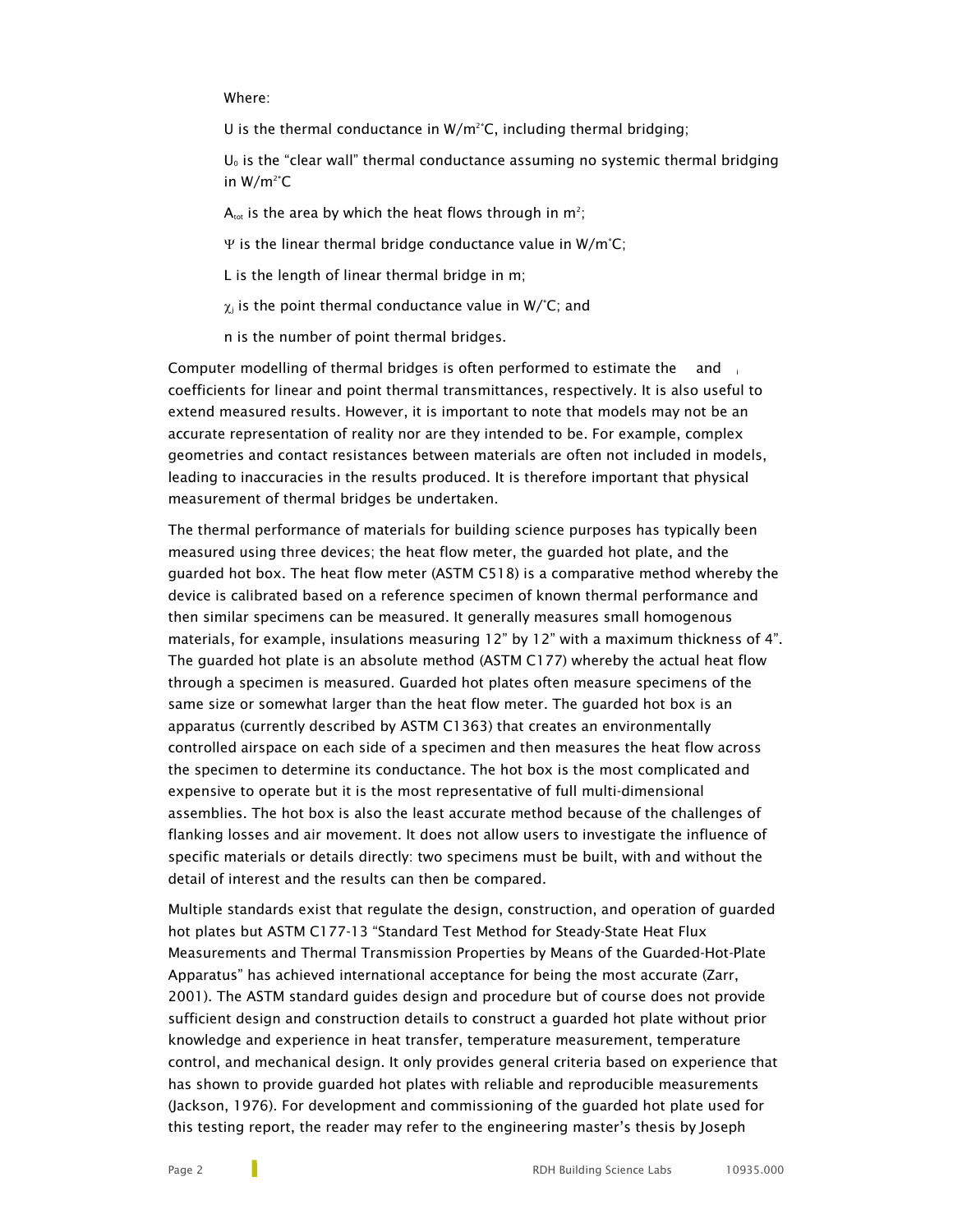Simonji (Simonji 2016). In addition, background information on guarded hot plates and our apparatus can be found in Appendix A.

Testing of non-homogenous specimens in guarded hot plate apparatuses such as those containing layers or thermal bridges is not typically performed. However, with a large apparatus and by making special provisions, accurate measurement of non-homogenous specimens is possible.

#### 1.3 Test Specimens

Several mock-up wall assemblies were tested in the guarded hot plate apparatus. In these wall assemblies, relatively high thermally conductivity materials such as the gypsum board and steel stud provide an easy path for heat to escape or be gained from the meter plate area. Thus, it must be guarded from ambient temperatures. An 8" thick square ringed guard composed of medium density mineral wool insulation was chosen to protect the wall assembly, leaving a 32"x32" (0.82x0.82 m) core wall assembly. This same guard was used for all of the test specimens. A cross-section of a complete specimen with a standard steel stud is shown in Figure 1.



Nine separate specimens were tested as part of this project. All of the specimens resembled the mock-up wall assembly configuration shown in Figure 1 but with different stud and insulation substitutions. The heat flow through a standard steel stud, an R-stud stud, and an R-stud track were measured along with a base case without any stud or track. A steel stud of similar structural strength and span capacity to the R-stud stud was chosen for a fair comparison. The standard steel stud tested was a 600S162-68 and is shown in Figure 2. The corresponding R-stud track is shown in Figure 3.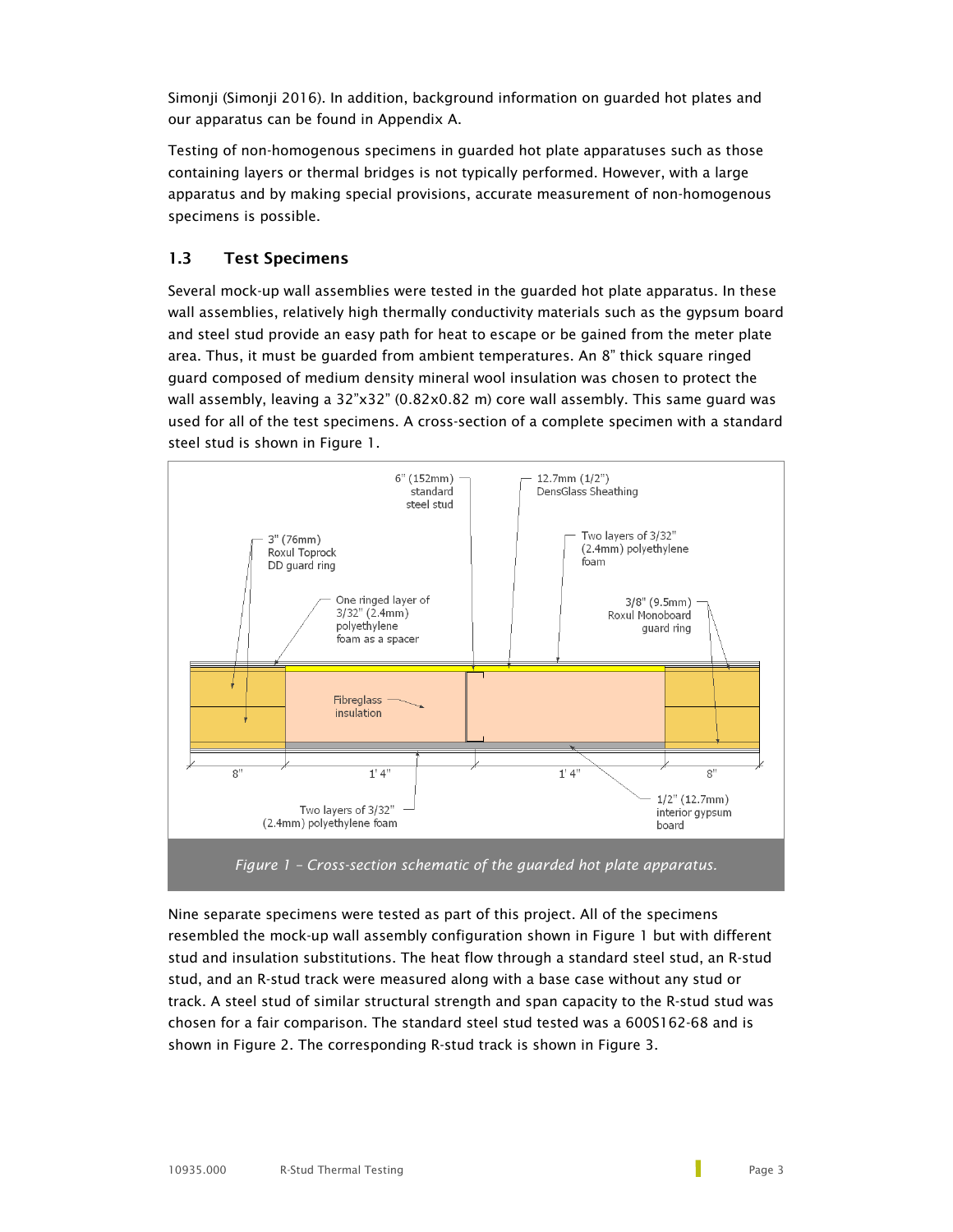



The actual thickness and dimensions of the stud and track samples measured can be seen in Appendix B.

Because the R-stud stud has a 12" repeating pattern and the meter area has a 16" width, an additional test was undertaken to determine the effect of the stud geometry on the total heat flow in the meter area. Centering the R-stud stud on the meter plate about a punch-out hole in the stud means that two of the "legs" between the punch-outs are included in the meter area. The areas of the stud around the legs have a higher heat flow through them than through the areas where the punch-out holes are. Therefore, including more legs (stud centered about a hole) in the meter area could cause more heat flow and an underestimation in the conductance than if fewer legs were included (stud centered about a leg). The two stud configurations are shown in Figure 4.

Two types of insulation were evaluated in the mock-up wall assembly: fiberglass batt (Owens Corning PINK R-20, 6" thick) and blown fiberglass (Knauf Insulation Jet Stream Ultra packed to 1.8 lb/cu ft). Blown fiberglass is more difficult to install to the correct density but has the advantage of being able to fill in gaps more reliably.

A summary list of the specimens tested is shown in Table 1.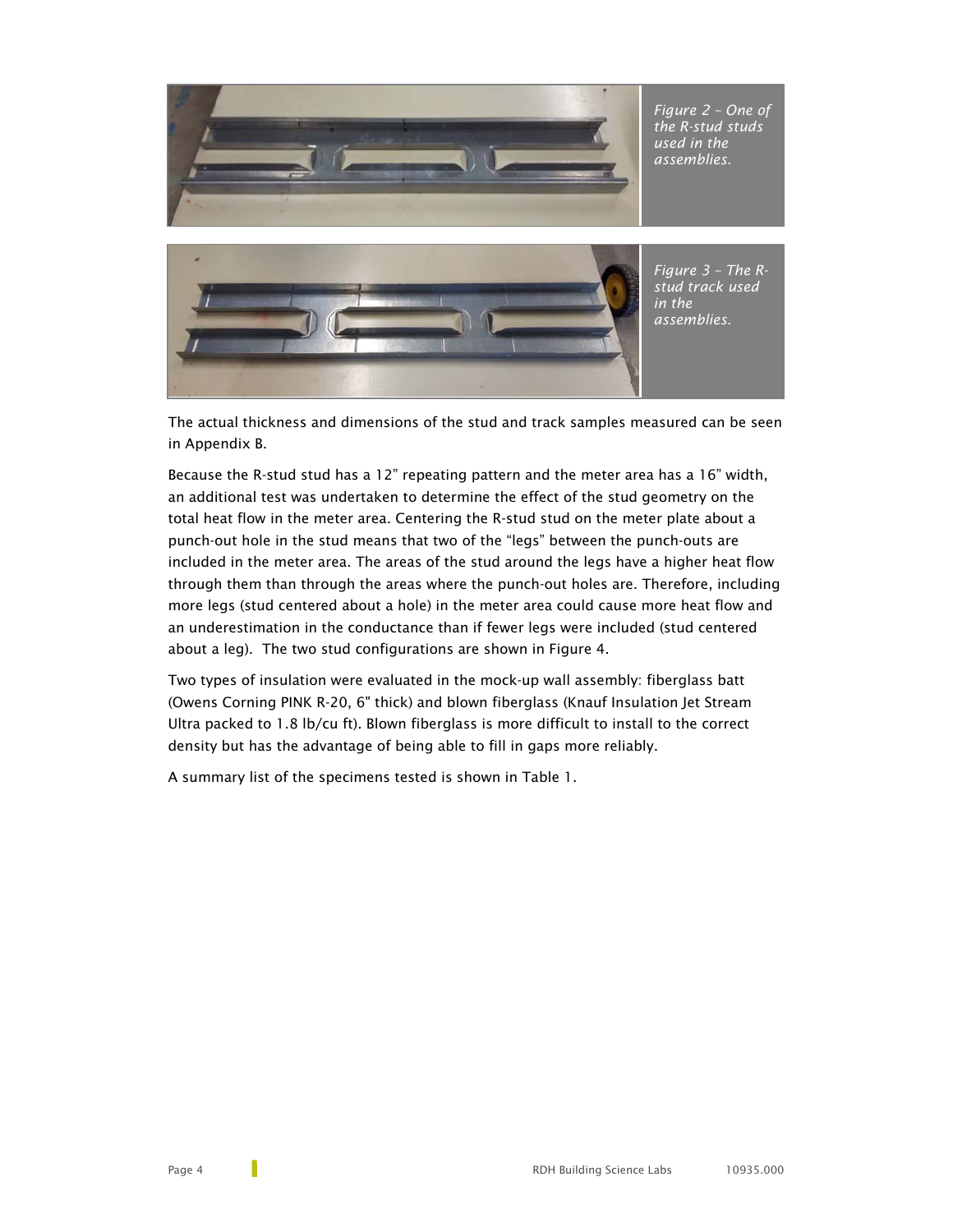

Table 1 – List of specimens.

| Test<br>#      | <b>Insulation and Stud Combination</b>                       |  |  |  |  |
|----------------|--------------------------------------------------------------|--|--|--|--|
| 1              | Fiberglass batt only (6" depth)                              |  |  |  |  |
| $\overline{2}$ | Fiberglass batt and standard 6" steel stud                   |  |  |  |  |
| 3              | Fiberglass batt and 6" R-stud stud (centered about a hole)   |  |  |  |  |
| 4              | Fiberglass batt and 6" R-stud stud (centered about a leg)    |  |  |  |  |
| 5              | Fiberglass batt and 6" R-stud track (centered about a hole)  |  |  |  |  |
| 6              | Blown fiberglass only (6" depth)                             |  |  |  |  |
| 7              | Blown fiberglass and standard 6" steel stud                  |  |  |  |  |
| 8              | Blown fiberglass and 6" R-stud stud (centered about a hole)  |  |  |  |  |
| 9              | Blown fiberglass and 6" R-stud track (centered about a hole) |  |  |  |  |

Photographs of the step-by-step installation of a steel stud specimen are shown in Figure 5 through Figure 16.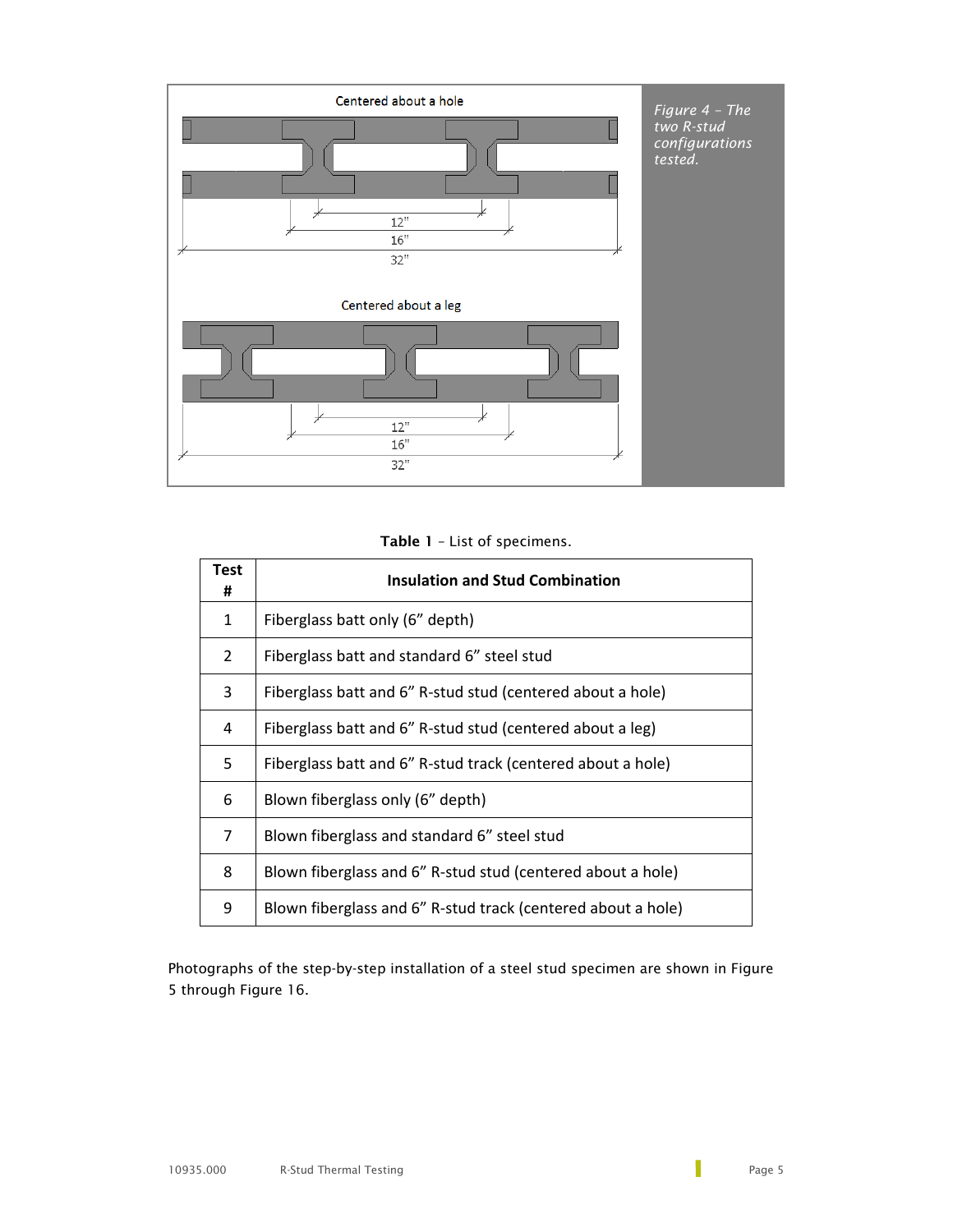

*Figure 5 – The bottom two layers of polyethylene foam (representing an interior surface film).*



*Figure 6 –The bottom mineral wool guard for around the interior gypsum board layer.*



*Figure 7 – The mineral wool guard around the insulation and stud layer.*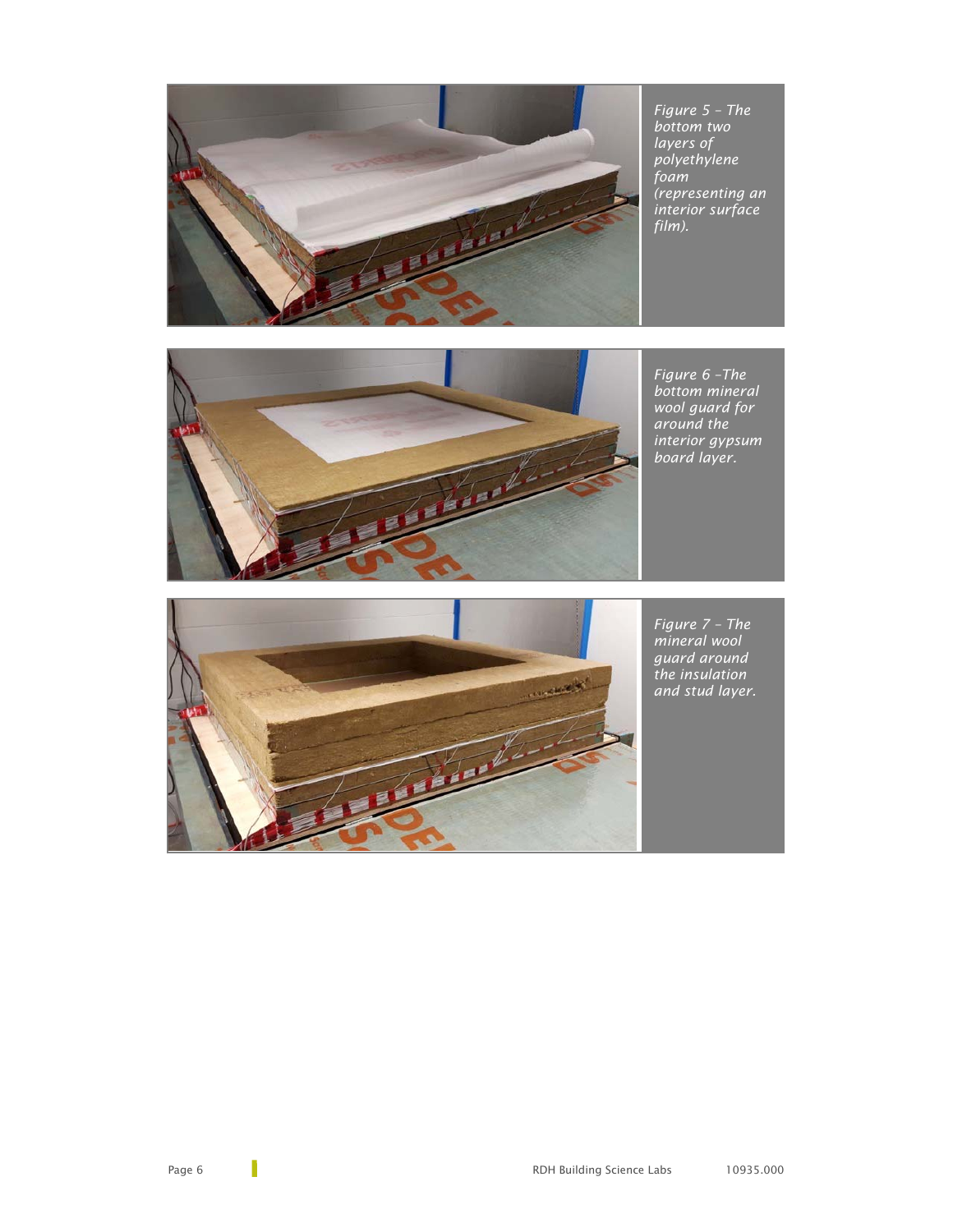*Figure 8 –Steel stud screwed to the interior gypsum board.*





*Figure 9 – Fiberglass batt insulation installed around the standard stud. Thin PVC pipe spacers are placed at the corners outside of the meter area to ensure the 6" stud cavity is maintained.* 



*Figure 10 – Completed wall assembly.*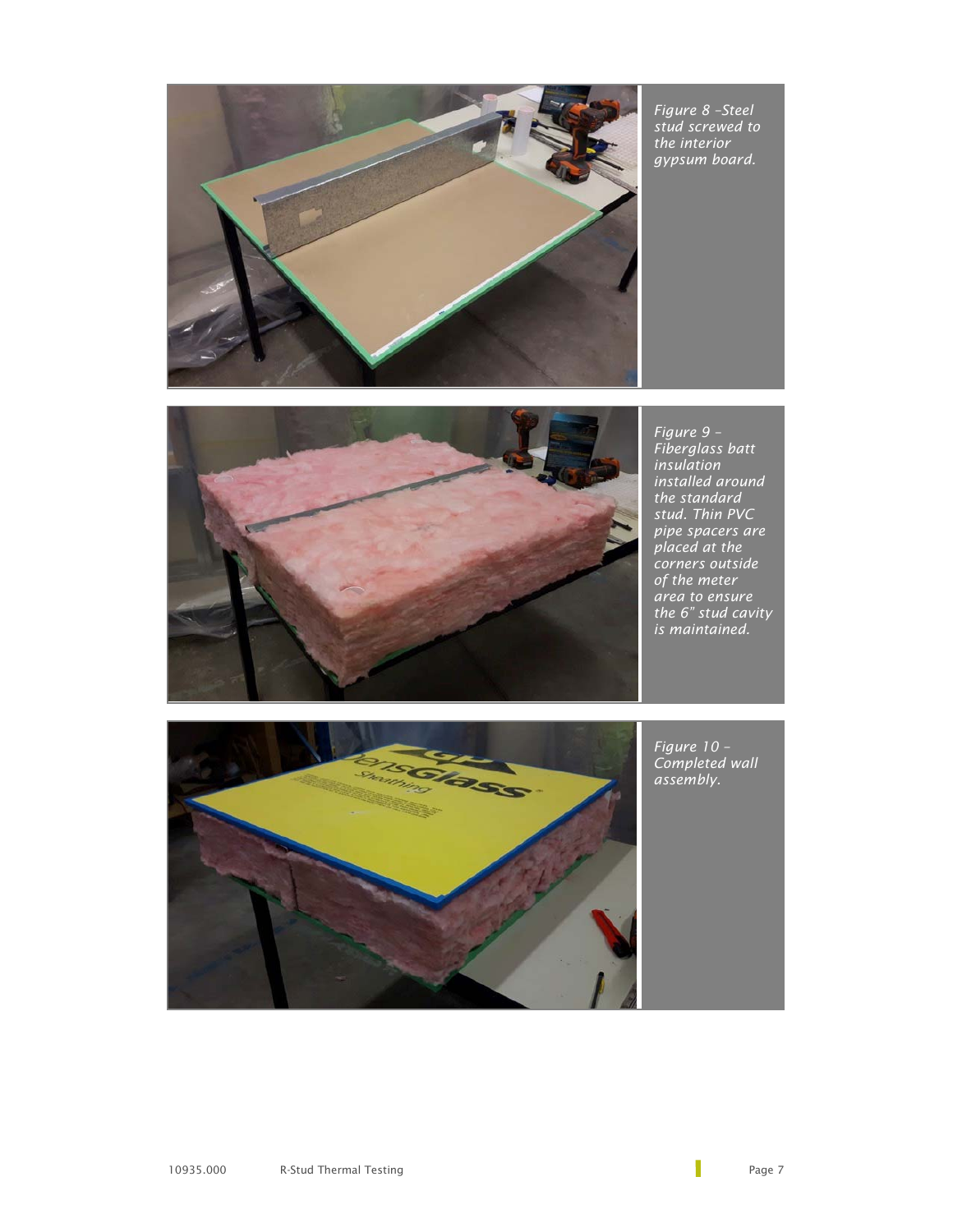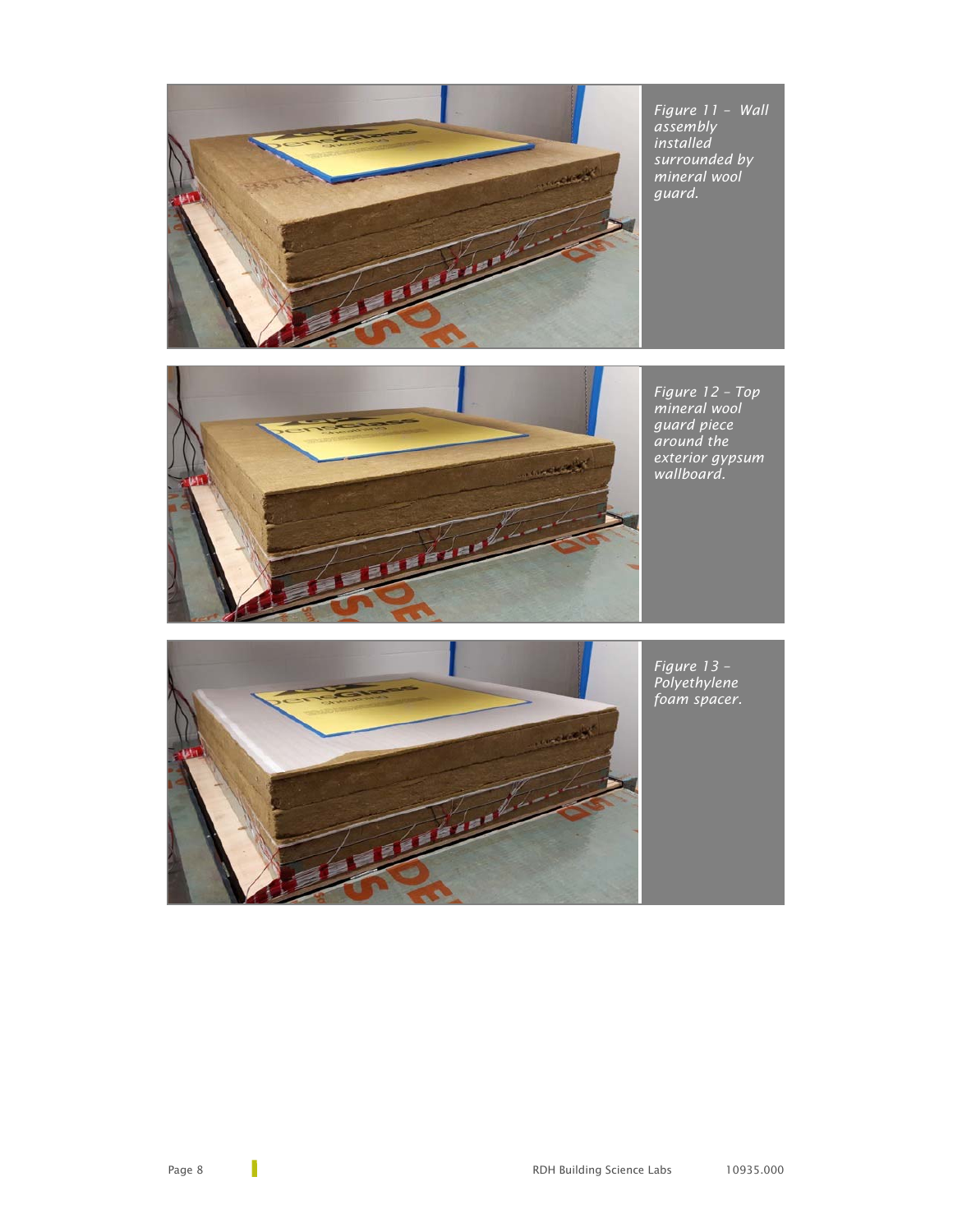

*Figure 14 – Two polyethylene foam layers (representing an exterior surface film).*



*Figure 15 –Cold plate installed on top of specimen stack. The edge insulation panels fold up to guard the entire stack from ambient conditions.*



*Figure 16 – Apparatus with the edge insulation panels closed around the specimen stack, ready for testing.*

### 1.4 Testing Procedure

For each fiberglass batt specimen, the mock-up wall assembly core was constructed and inserted into the mineral wool guard. For each blown fiberglass specimen, the mock-up wall assembly was constructed in the mineral wool guard. The loose fiberglass was blown through an insulation blower into a large container to fluff it up. Then, the loose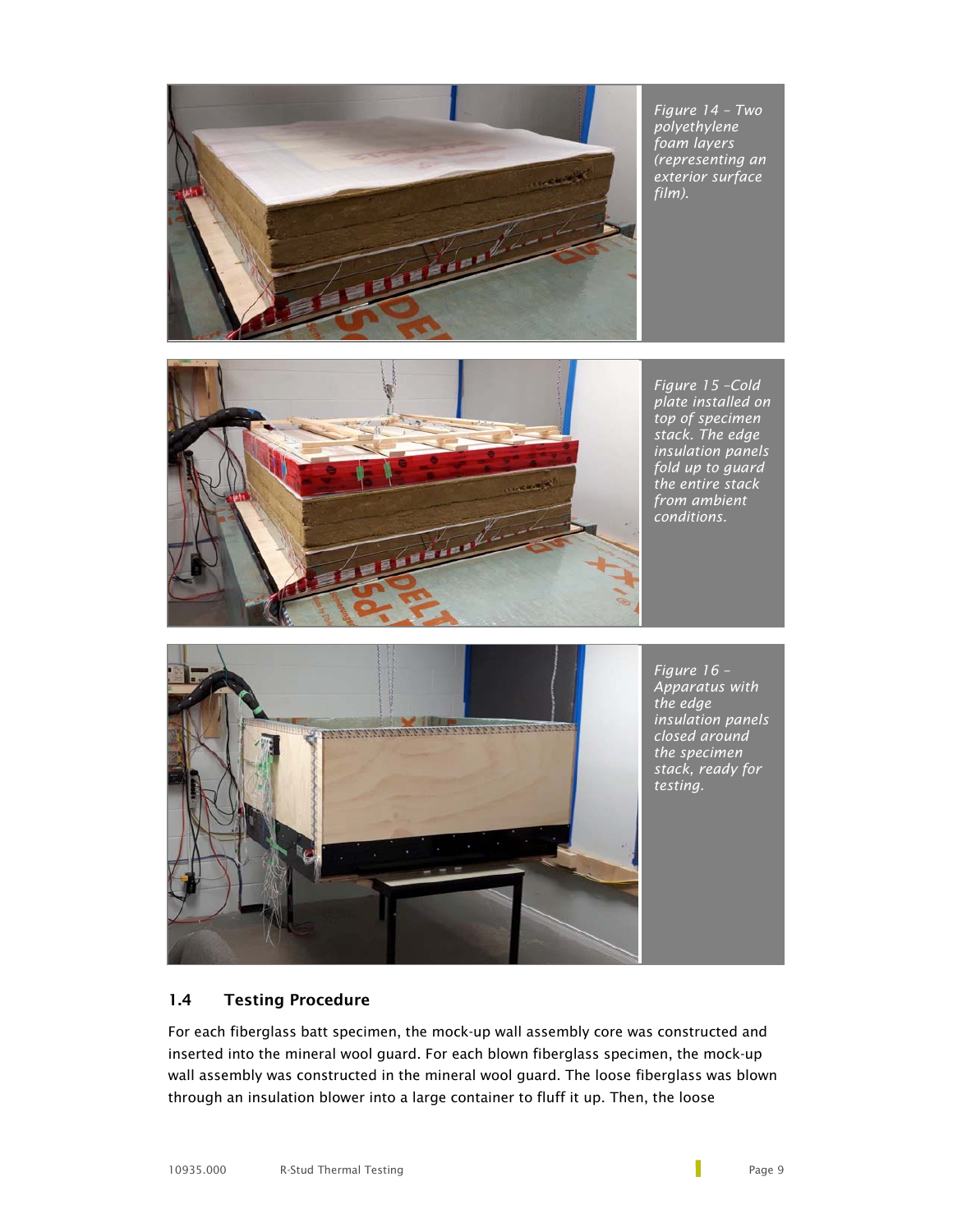insulation was weighed and packed by hand into the assembly in layers to ensure the correct density was achieved. The result is shown in Figure 17.



For the R-stud stud and track, additional temperature sensors were placed on the stud/track to measure the temperature profile throughout the stud/track. The data from these sensors can later be used for validation and calibration of computer models. Figure 18 and Figure 19 show the additional sensors placed on the R-stud track. Sensors were placed on the R-stud stud in the same pattern.



*Figure 18 – Additional temperature sensors on the Rstud track.*



*Figure 19 – Close-up view of the additional sensors at the middle of the track.*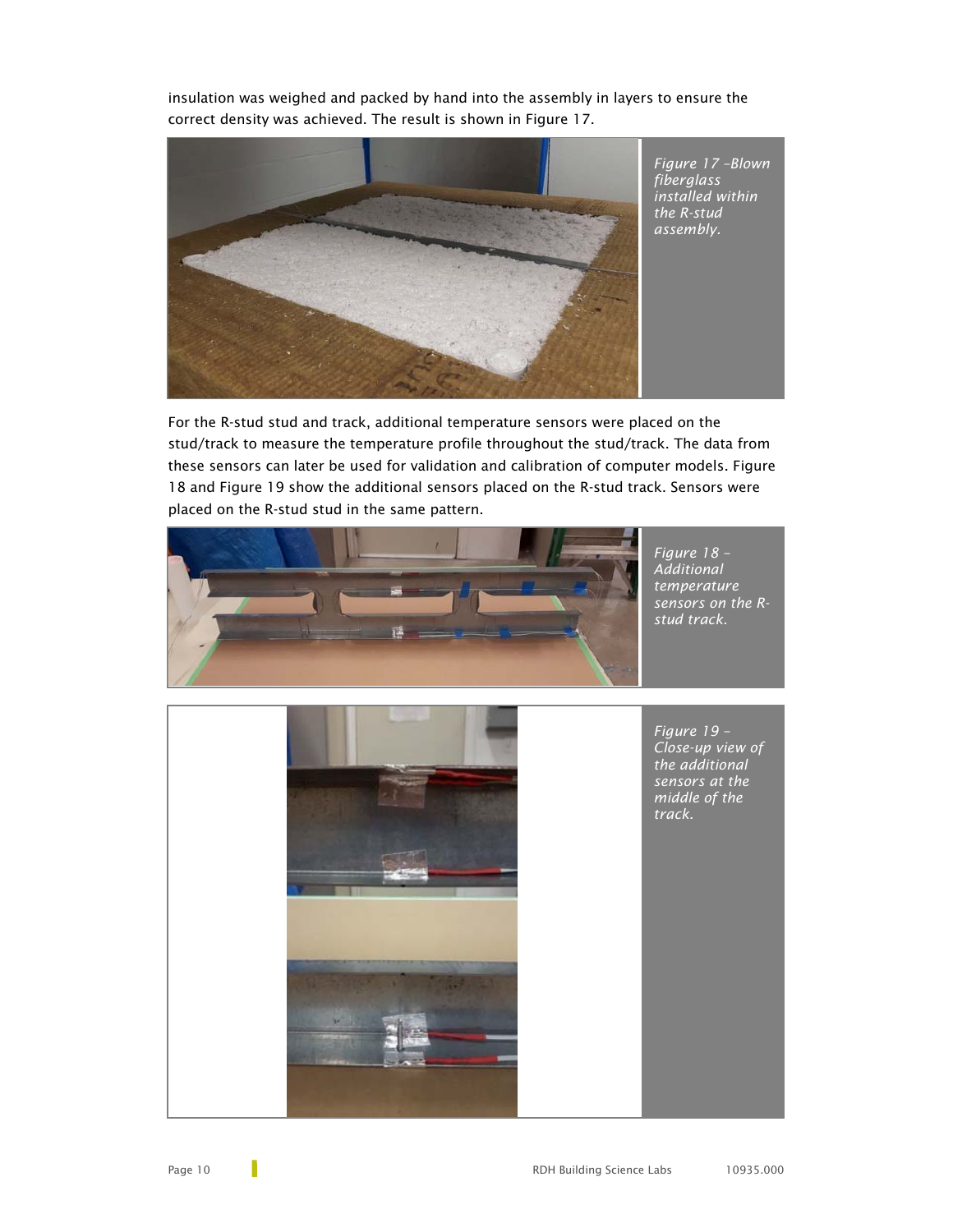After the wall assembly was installed, the top layers of the polyethylene foam and mineral wool guard were added to complete the specimen and then the cold plate was lowered onto the specimen stack. The edge insulation panels were folded up, the hot and cold plates powered on, and the apparatus left to reach equilibrium. Equilibrium was declared when the meter plate power reached a stable value (better than 1% of value) with no increasing or decreasing trends. Equilibrium was generally reached within 1 or 2 days.

Hot and cold plate target temperatures were generally reached within two to three hours from the beginning of each test and remained constant with a standard deviation of better than ±0.005°C thereafter. An example of the temperature distribution of the hot and cold plates can be seen in Appendix C.

Average values for the power, hot plate temperature, and cold plate temperature at equilibrium over several hours were recorded. The meter area for the apparatus through which heat flow is measured is known to be 255.0 in $^2$  (164,516 mm $^2$ ).

The thickness of each specimen was measured with a ruler in multiple locations around the perimeter of the specimens.

Using the measured power, temperature difference, thickness, and area, the apparent conductance and other thermal performance metrics were calculated.

## 2 Results

The most important summary testing results are shown in Table 2. The R-value of the polyethylene foam, gypsum board, and Densglass sheathing were measured previously so that their R-value could be subtracted from the measured overall assembly. The R-value of these layers is shown in

Table 3 and the results from Table 2 modified by subtracting the R-value of the gypsum board and foam layers are shown in Table 4.

As can be seen, the fiberglass batt performed at an R-value of R-18.6, and the blown fiberglass at R-24.0. The impact of a standard stud can also clearly be seen: over half of the R-value is lost. The psi-factor (linear transmittance) is about 0.12 for the standard steel stud.

The R-stud results in a psi-factor of 0.040 to 0.044 Btu/hr $\mathsf{rft} \cdot \mathsf{F}$  (0.070 to 0.076 W/mK): a 40% reduction in thermal bridging.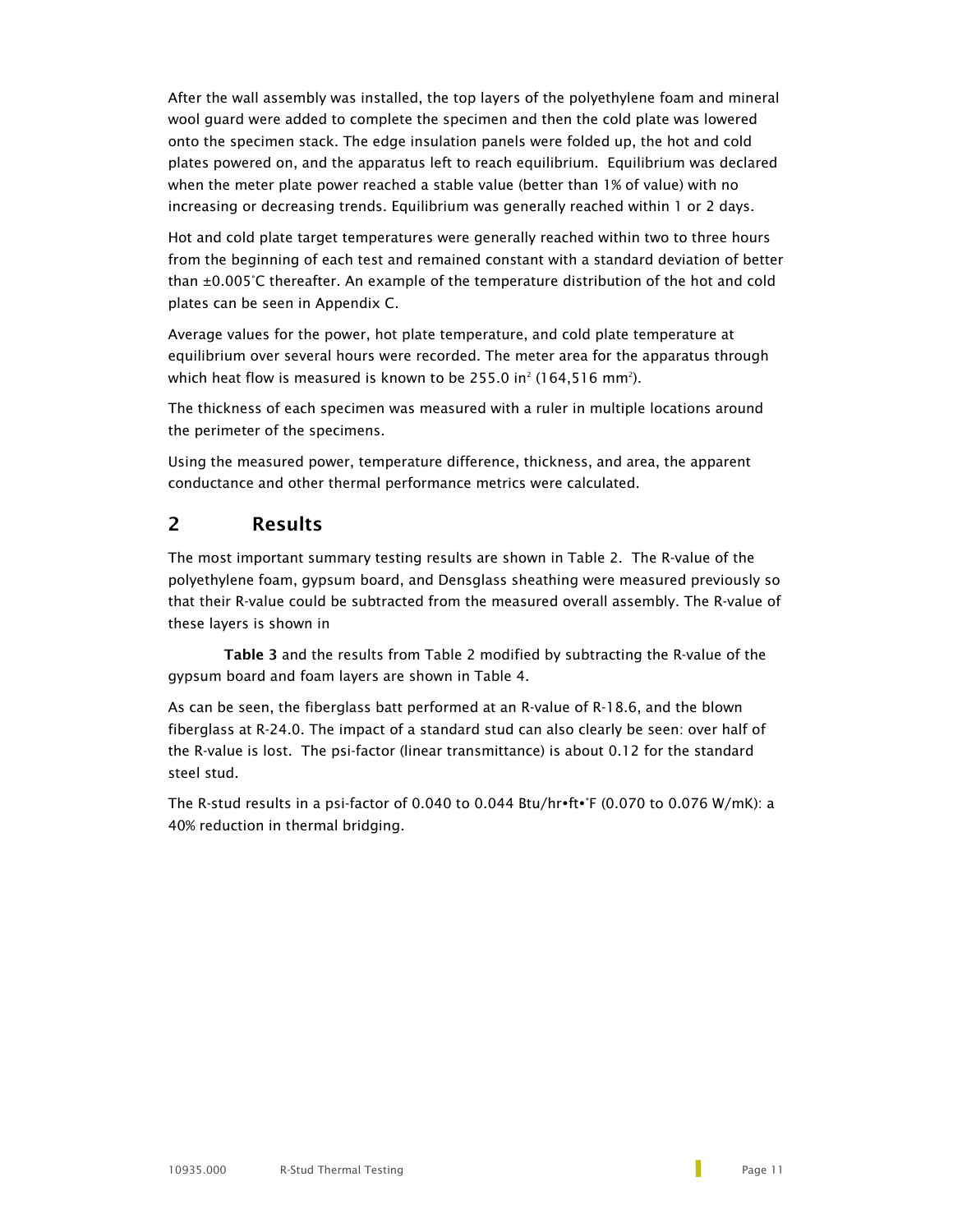| Test<br>#      | <b>Description</b>                           | <b>Thickness</b><br>(in) | <b>Hot Plate</b><br>Temp. (°F) | <b>Cold Plate</b><br>Temp. (°F) | Temp. Diff.<br>(°F) | Mean<br>Temp.<br>(°F) | Power<br>(Btu/hr) | <b>Heat Loss</b><br><b>Coefficient</b><br>(Btu/hr·°F) | Conductance<br>(Btu/hr·ft2·°F) | R-value<br>(hr.ft2.°F<br>/Btu) | $\Psi$ Factor<br>(Btu/hr·ft·<br>°F) |
|----------------|----------------------------------------------|--------------------------|--------------------------------|---------------------------------|---------------------|-----------------------|-------------------|-------------------------------------------------------|--------------------------------|--------------------------------|-------------------------------------|
| $\mathbf{1}$   | FG batt, no stud                             | 7.31                     | 100.0                          | 49.9                            | 82.1                | 75.0                  | 6.92              | 0.084                                                 | 0.048                          | 21.0                           |                                     |
| $\overline{2}$ | FG batt, standard stud                       | 7.32                     | 100.0                          | 50.1                            | 81.9                | 75.1                  | 14.44             | 0.176                                                 | 0.100                          | 10.0                           | 0.069                               |
| 3              | FG batt, R-stud stud<br>(centered on hole)   | 7.32                     | 100.0                          | 50.0                            | 82.0                | 75.0                  | 11.42             | 0.139                                                 | 0.079                          | 12.7                           | 0.041                               |
| $\overline{4}$ | FG batt, R-stud stud<br>(centered on leg)    | 7.32                     | 100.0                          | 50.1                            | 82.0                | 75.0                  | 11.60             | 0.141                                                 | 0.080                          | 12.5                           | 0.043                               |
| 5              | FG batt, R-stud track<br>(centered on hole)  | 7.32                     | 100.0                          | 50.1                            | 82.0                | 75.0                  | 11.30             | 0.138                                                 | 0.078                          | 12.8                           | 0.040                               |
| 6              | Blown FG, no stud                            | 7.28                     | 100.0                          | 49.9                            | 82.2                | 75.0                  | 5.51              | 0.067                                                 | 0.038                          | 26.4                           |                                     |
| $\overline{7}$ | Blown FG, standard<br>stud                   | 7.31                     | 100.0                          | 50.0                            | 82.0                | 75.0                  | 13.61             | 0.166                                                 | 0.094                          | 10.7                           | 0.074                               |
| 8              | Blown FG, R-stud stud<br>(centered on hole)  | 7.30                     | 100.0                          | 50.0                            | 82.1                | 75.0                  | 10.32             | 0.126                                                 | 0.071                          | 14.1                           | 0.044                               |
| 9              | Blown FG, R-stud track<br>(centered on hole) | 7.30                     | 100.0                          | 49.9                            | 82.1                | 75.0                  | 9.90              | 0.121                                                 | 0.068                          | 14.7                           | 0.040                               |

Table 2 – Thermal testing results for entire test assemblies.

*Measurements shown in the table represent average values taken at steady state over several hours.* 

П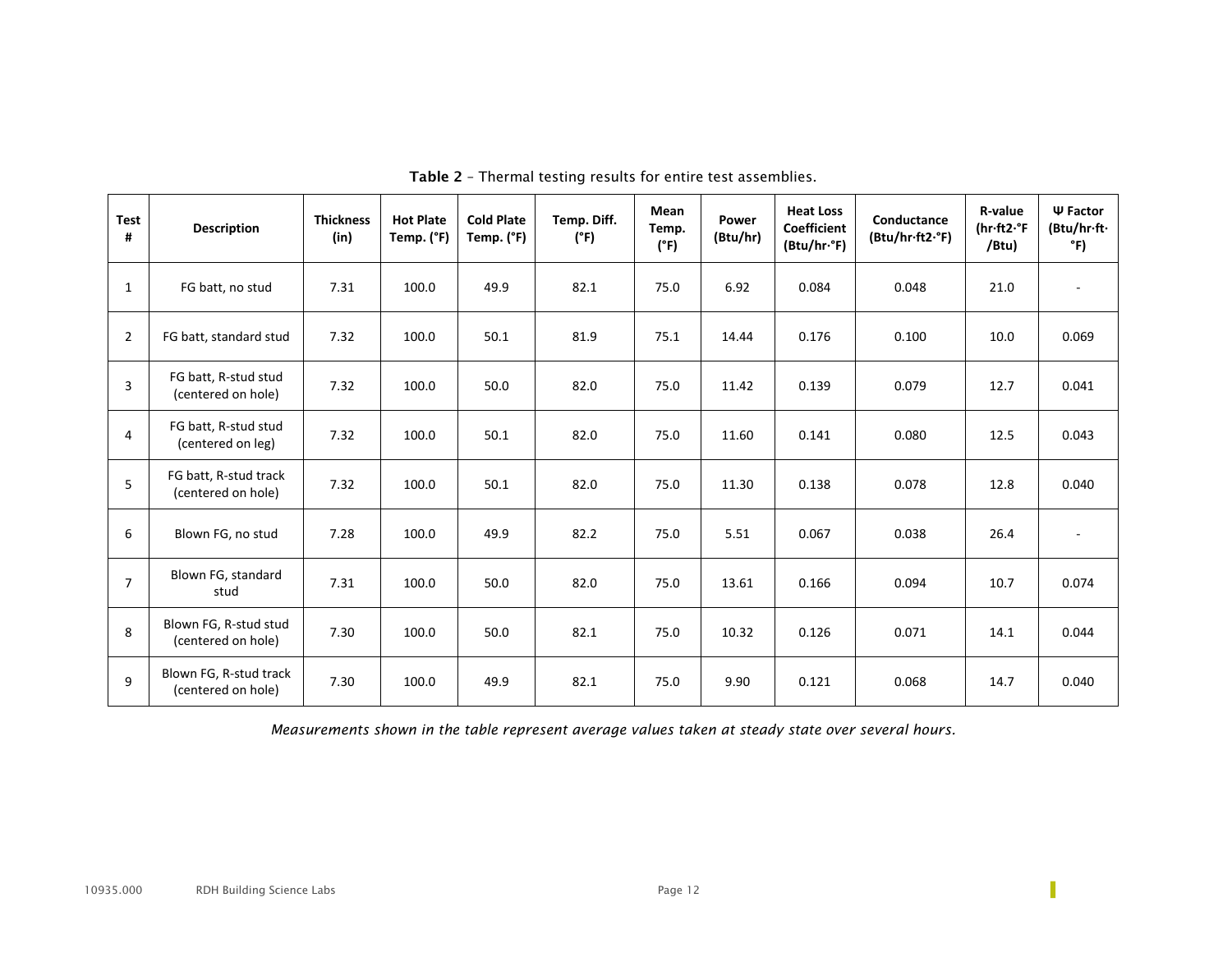| <b>Assembly Layer</b>                                   | R-value<br>(hr·ft <sup>2</sup> ·°F/Btu) |  |  |
|---------------------------------------------------------|-----------------------------------------|--|--|
| Two layers of 3/32" thick polyethylene foam (hot side)  | 0.62                                    |  |  |
| 1/2" thick interior gypsum wallboard                    | 0.50                                    |  |  |
| 1/2" thick Densglass exterior sheathing                 | 0.56                                    |  |  |
| Two layers of 3/32" thick polyethylene foam (cold side) | በ 71                                    |  |  |

Table 3 – R-value of gypsum board and foam layers.

Table 4 – Measured results for cavity insulation (gypsum board and foam layers are subtracted).

| Sample                  | <b>RSI</b><br>$(m^2C/W)$ | R-value<br>$(hr \cdot ft^2 \cdot e^c)$ F/Btu) |  |  |
|-------------------------|--------------------------|-----------------------------------------------|--|--|
| Fibreglass batt         | 3.28                     | 18.6                                          |  |  |
| <b>Blown Fibreglass</b> | 4.23                     | 24.0                                          |  |  |

It is worth noting that because of the lips of the punch-outs in the R-stud system, the batt insulation did not perfectly fill the gaps around the stud which may reduce its thermal performance. Figure 20 shows the gaps created in the R-stud system when batt insulation is used and carefully installed. These gaps could potentially reduce the performance of the assembly slightly.



## 3 Conclusions

The results confirmed that a standard steel stud will result in a significant reduction in thermal resistance. Heat flow through a 16" wide section will more than double, and the better the stud space insulation, the larger the percentage reduction.

The R-stud components provided about a 26% improvement in R-value over the standard steel stud when used with fiberglass batt insulation and about a 35% improvement in R-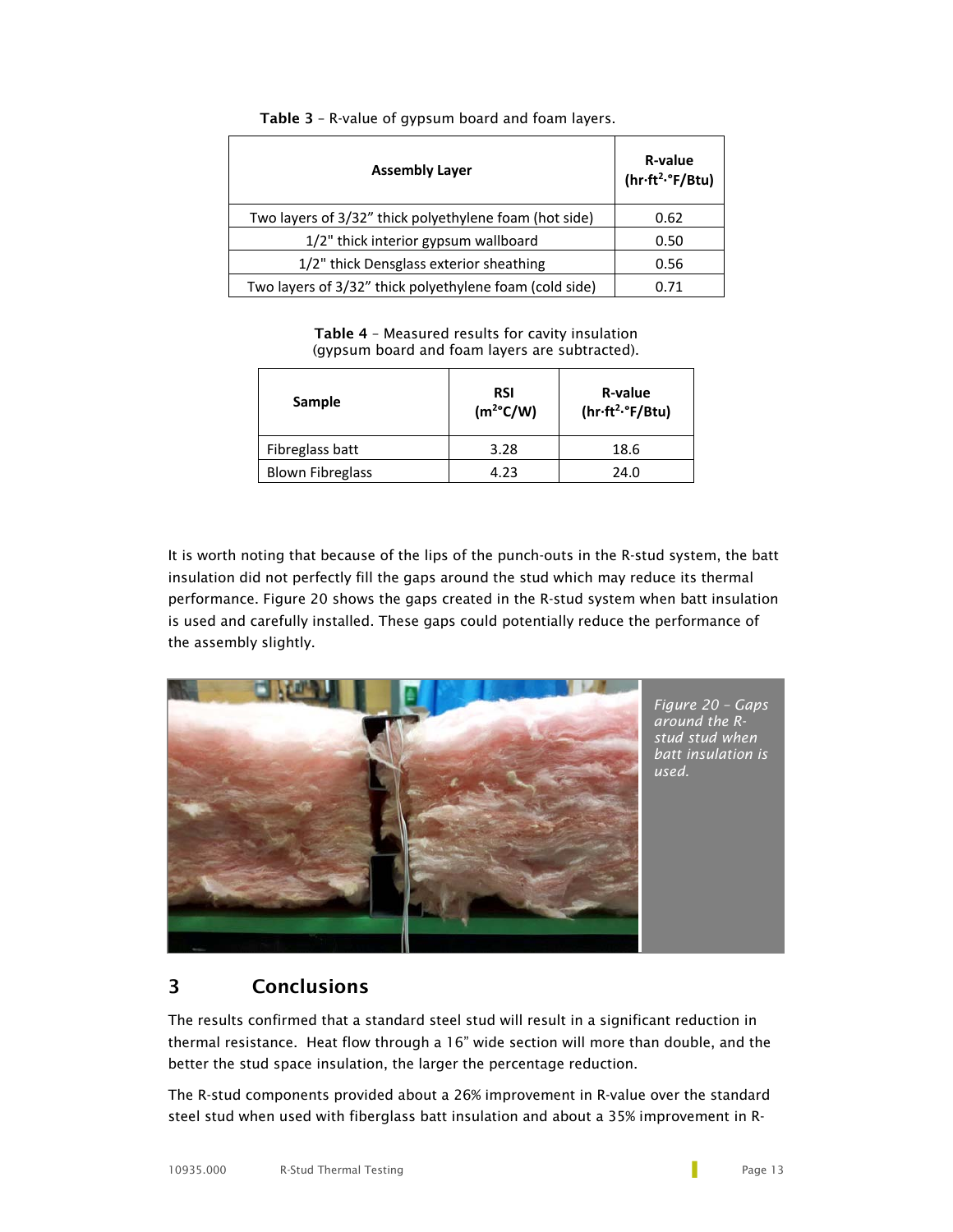value over the standard stud when used with blown fiberglass insulation. The R-stud components still act as a thermal bridge but reduce the thermal bridging relative to a standard steel stud by about 40%. The Ψ-factor was found to be between 0.040 to 0.044 Btu/hr•ft•°F (0.070 to 0.076 W/mK) for the R-stud components versus 0.069 and 0.074 Btu/hr $\cdot$ ft $\cdot$ °F (0.120 and 0.128 W/mK) for the standard stud.

The R-stud stud and track performed similarly to each other.

These measurements did not show any appreciable difference in performance whether the stud was located with the hole or the leg centered over the meter plate.

Please feel free to contact the authors if you have any questions. We would be happy to arrange a conference call to discuss this report at your convenience.

Yours truly,



John Straube, Ph.D., P.Eng. Principal, Senior Building Science Specialist jfstraube@rdh.com 519 342 4731 RDH Building Science Inc.

Joe Simonji | M.A.Sc. EIT Testing Technician

Reviewed by:

Aaron Grin | M.A.Sc. P.Eng. Senior Project Engineer agrin@rdh.com 519 589 9568 RDH Building Science Inc.

Graham Finch | M.A.Sc. P.Eng. Principal, Building Science Research Engineer gfinch@rdh.com 604 873 1181 RDH Building Science Inc.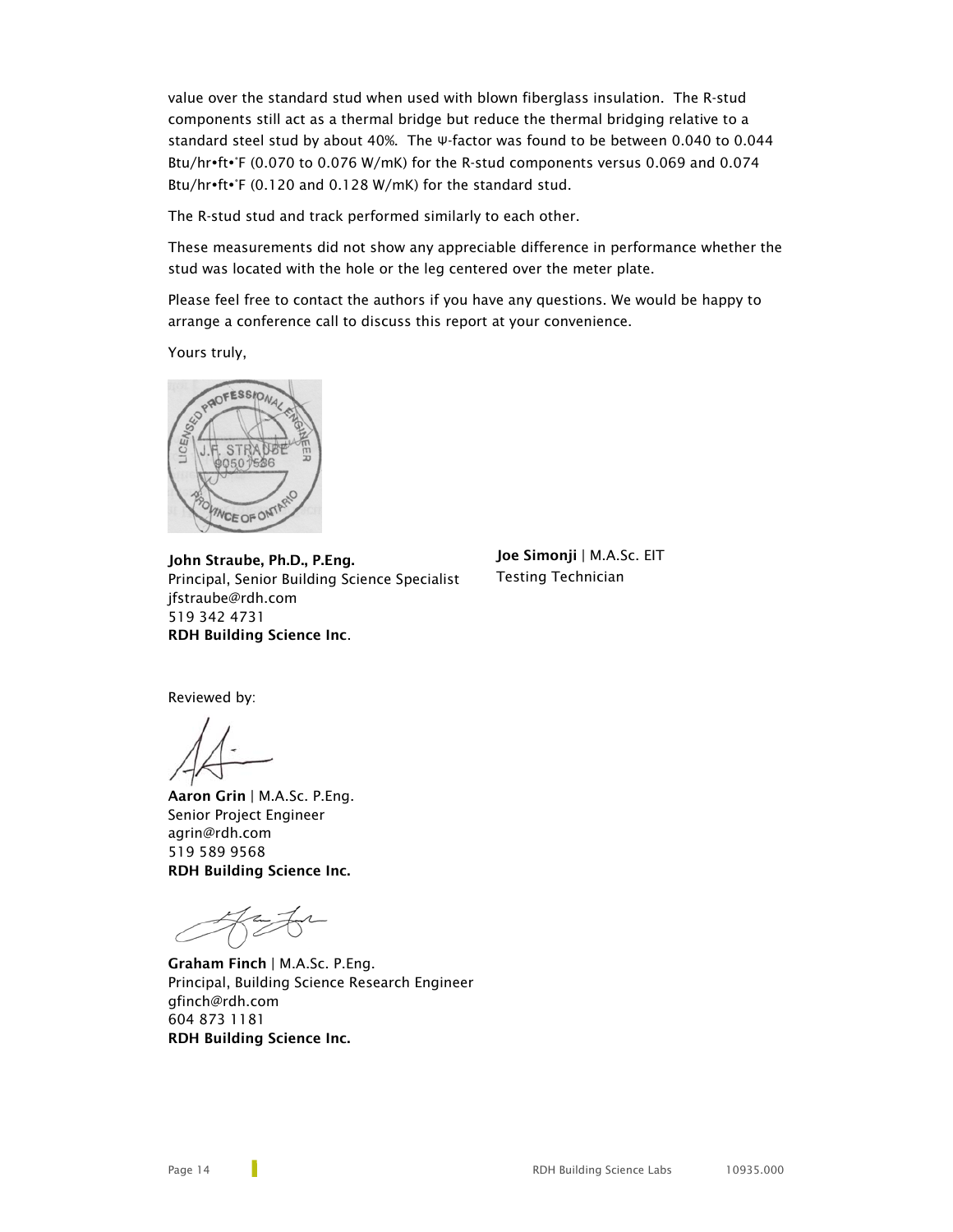## References

ASHRAE. (2016). *Energy Standard for Buildings Except Low-Rise Residential Buildings.* (ANSI/ASHRAE/IES Standard 90.1-2016)

Jackson, K. W. (1976). *Development of a Guarded Hot Plate Thermal Conductivity Measuring Apparatus for Thermoplastic Materials* (Master's thesis). Georgia Institute of Technology, Atlanta, Georgia.

Simonji, J. (2016). *Development and Commissioning of a Large-Scale Rotatable Guarded Hot Plate Apparatus.* (Master's thesis). University of Waterloo, Waterloo, Canada.

ISO 10211:2007. *Thermal bridges in building construction Heat flows and surface temperatures Detailed calculations*. International Organization for Standardization, Geneva, 2007.

ISO 14683:2007. *Thermal bridges in building construction -- Linear thermal transmittance -- Simplified methods and default values*. International Organization for Standardization, Geneva, 2007.

Zarr, R. R. (2001). *A History of Testing Heat Insulators at the National Institute of Standards and Technology*. National Institute of Standards and Technology for ASHRAE Transactions 2001, V. 107, Pt. 2.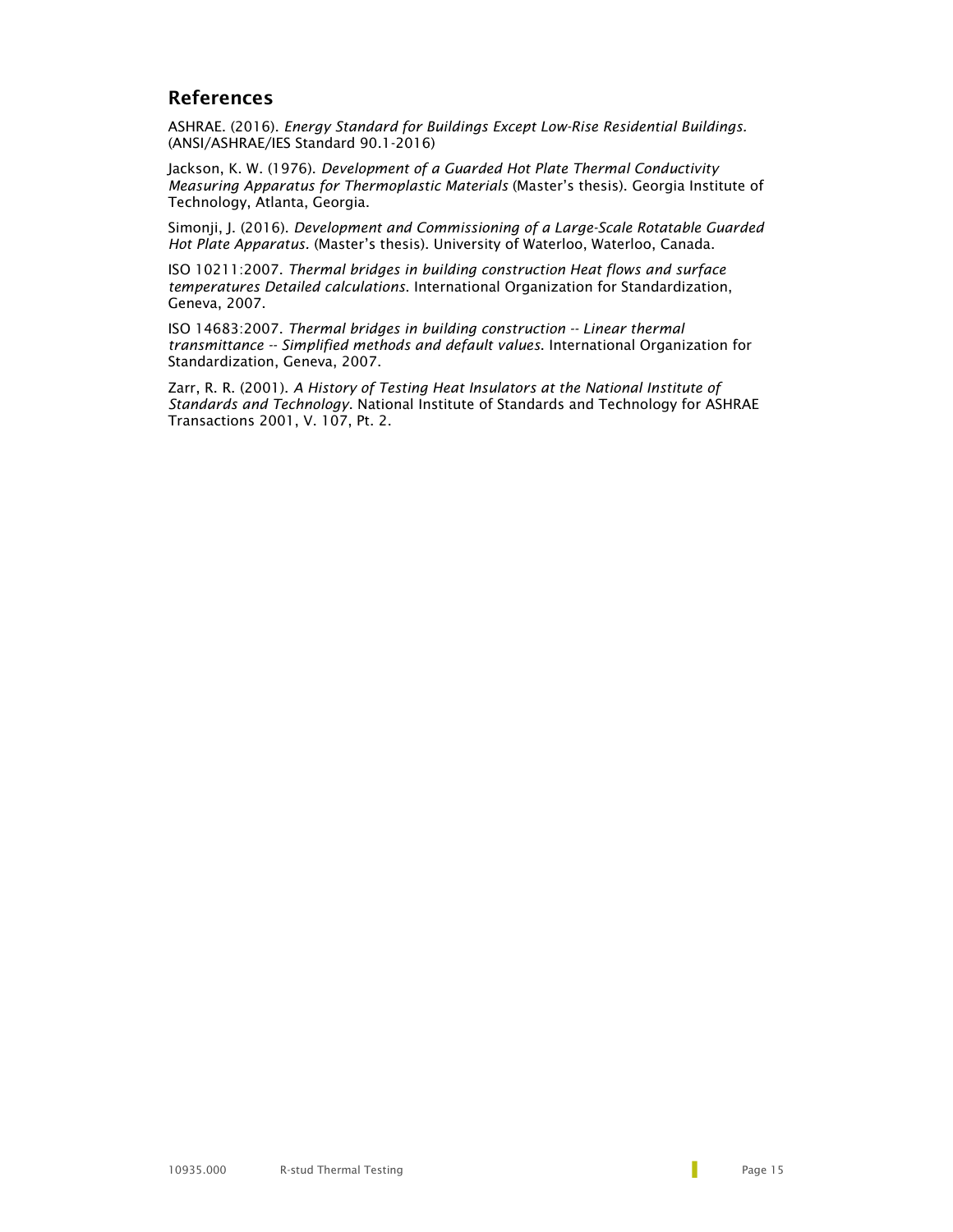## Appendix A - Apparatus

A guarded hot plate apparatus is a device that measures the thermal performance of a material by imposing a temperature difference across the material and then by measuring the corresponding heat flow, a thermal conductivity or conductance is calculated. The material is placed between two metal isothermal plates of differing temperatures, called the hot and cold plates. It is called a "guarded" hot plate apparatus because the hot plate is divided into multiple plates and only the heat flow through the center plate, named the meter plate, is used for the thermal conductance calculation. The surrounding plates, named the side guard plates, are controlled to be the exact same temperature as the meter plate to guard the center heat flow from being influenced by ambient temperatures. Heat flow from the meter plate backwards away from the specimen is guarded through the use of a back guard plate controlled to the same temperature as the meter plate. This produces a situation where theoretically all of the heat flow should flow from the meter plate through the specimen towards the cold plate for an accurate measurement of thermal conductance. Figure 21 shows a schematic of the guarded hot plate apparatus in cross-section.



Our guarded hot plate apparatus can measure specimens measuring up to 48" square with a maximum thickness of 16". The meter plate measures 16"x16" which lends itself well to measuring steel stud systems with a 16" on-centre spacing. The meter plate and guards are shown in Figure 22 and the cold plate is shown in Figure 23.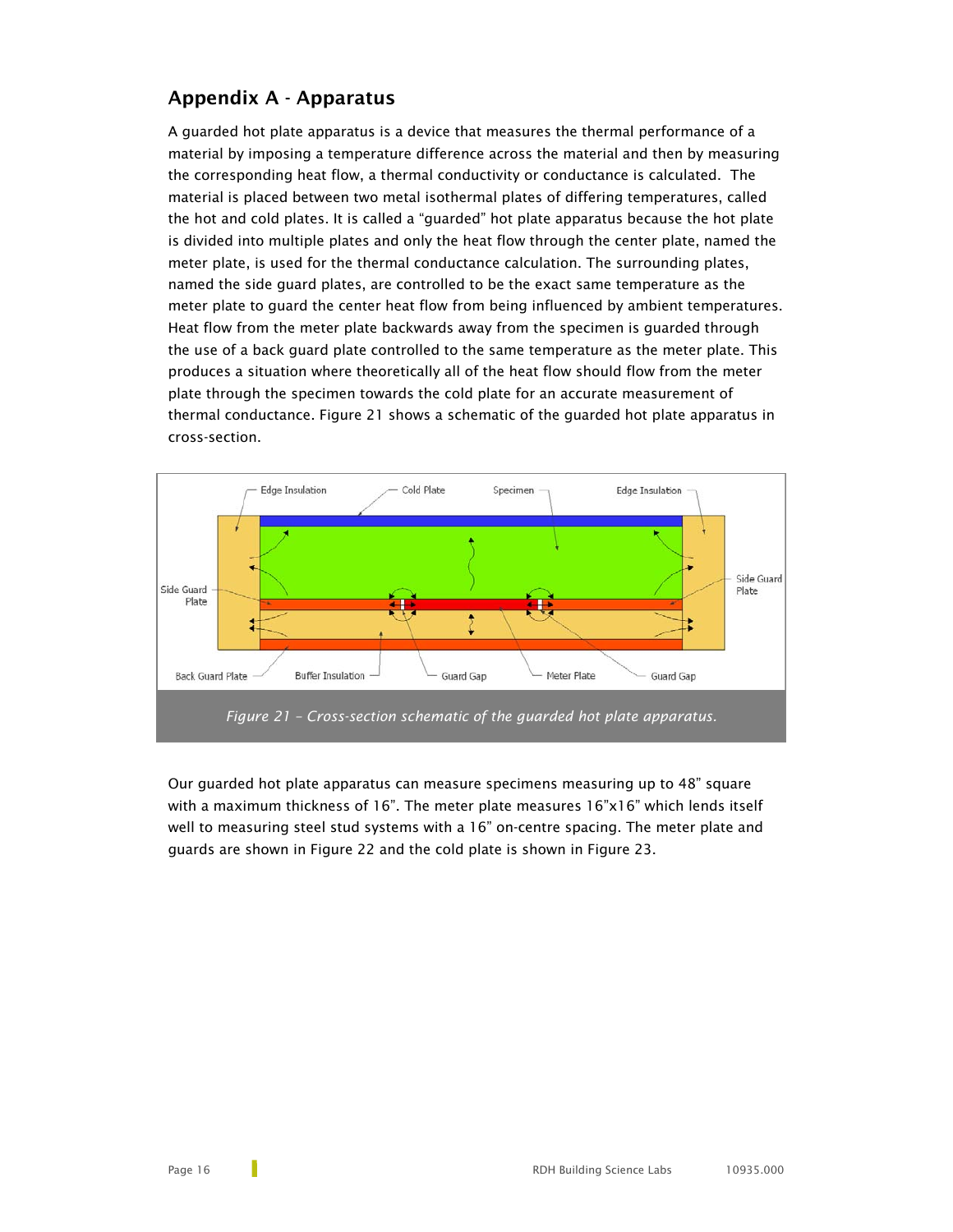

The complete apparatus with a specimen included is shown in Figure 24 with the edge insulation panels open and in Figure 25 with the edge insulation panels closed.

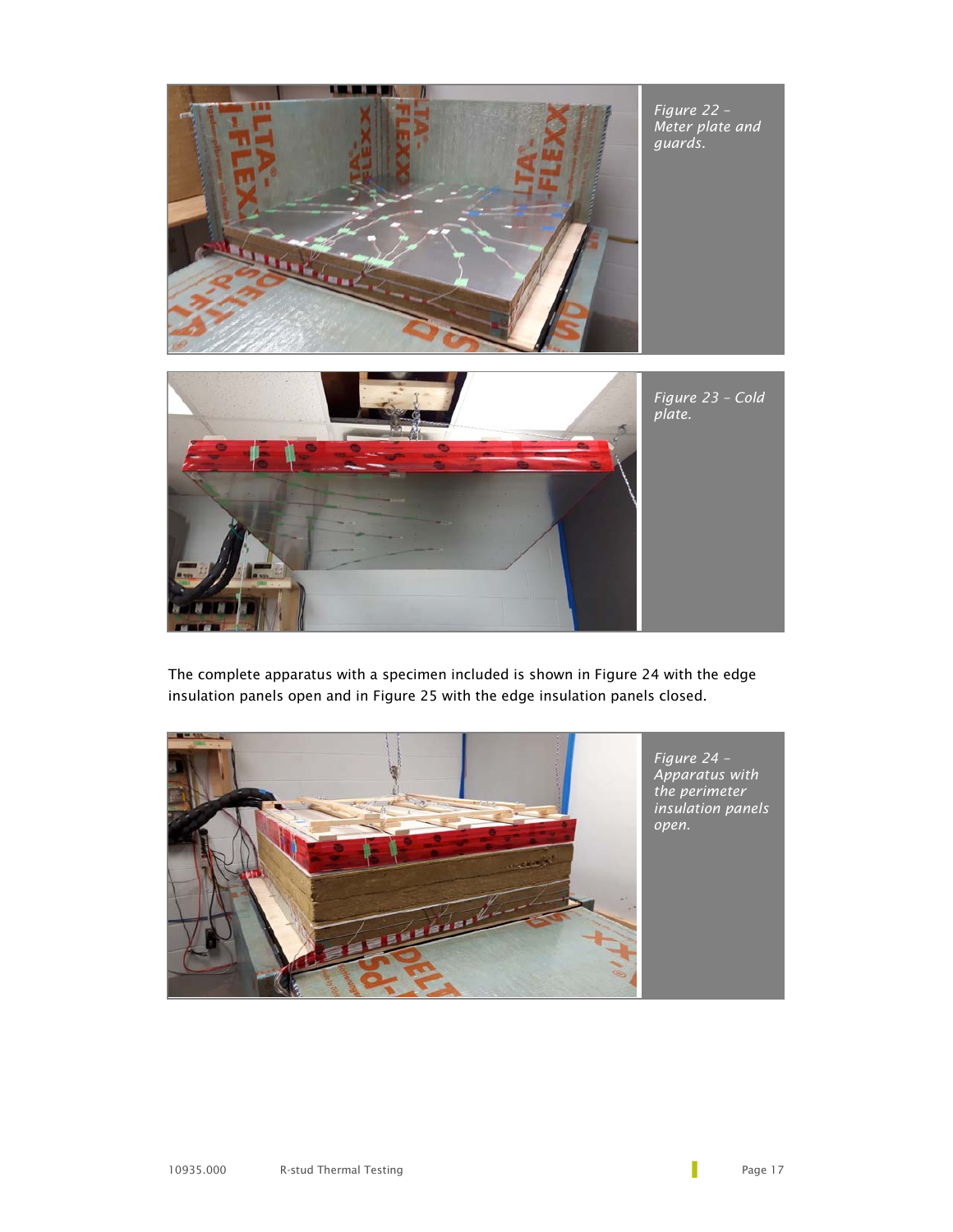

Temperature sensors (thermistors) are placed in numerous locations throughout the apparatus. They are used for control and to check that isothermal conditions are met. The thermistor locations on the back guard, meter plate / side guards, and the cold plate, are shown in Figure 26, Figure 27, and Figure 28, respectively.

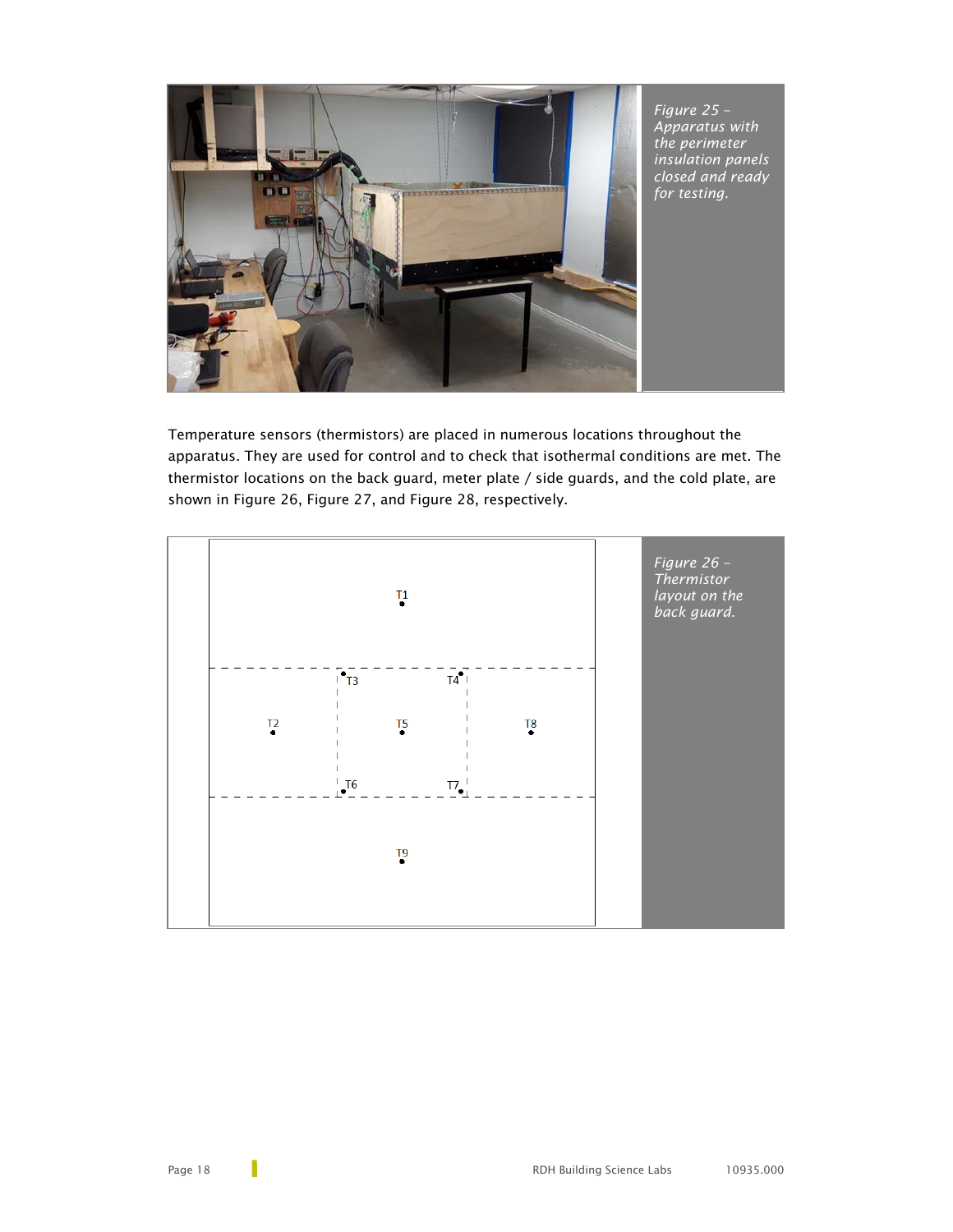

Temperature measurement of the plates is accurate to ±0.01°C.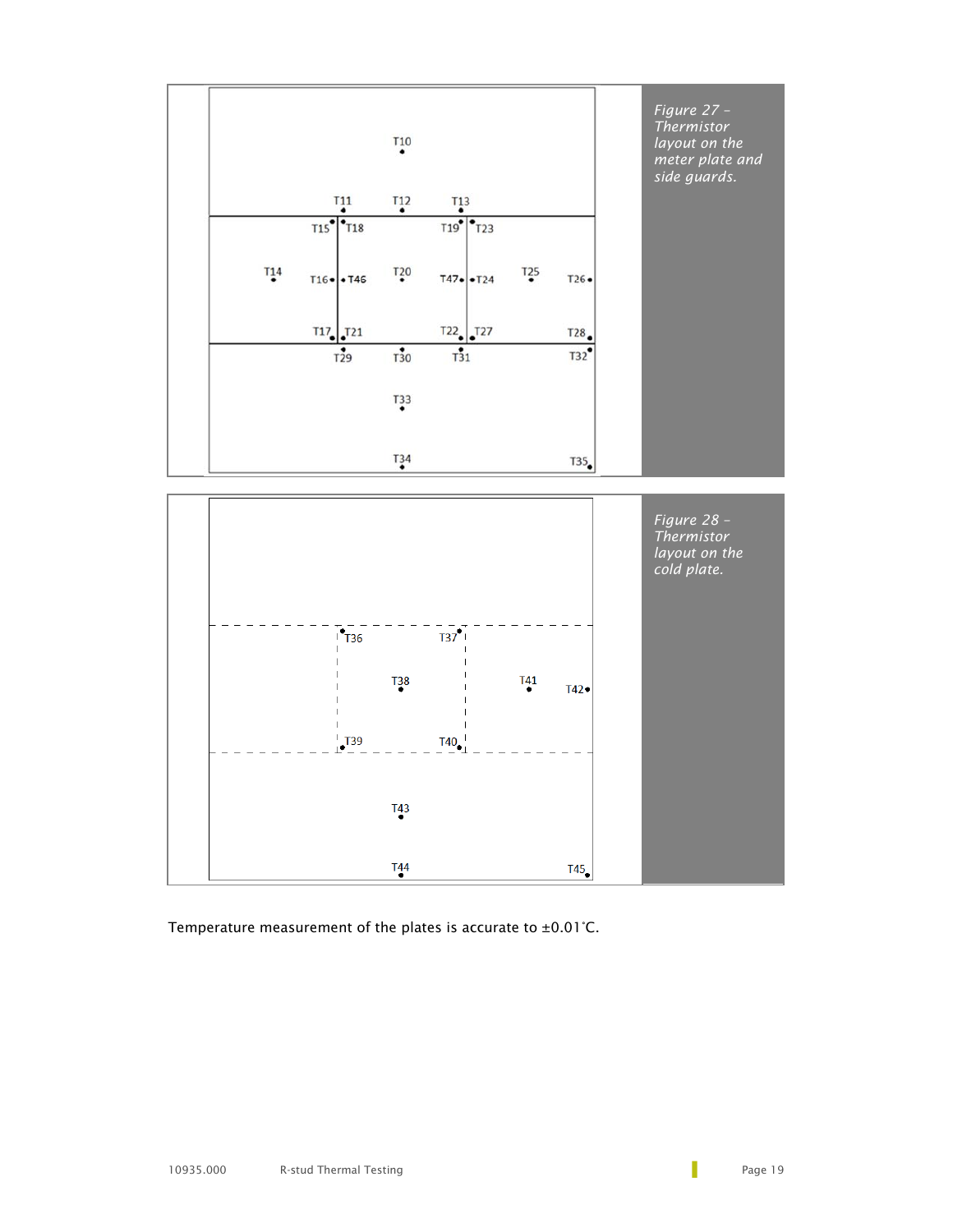# Appendix B – Stud and Track Measurements

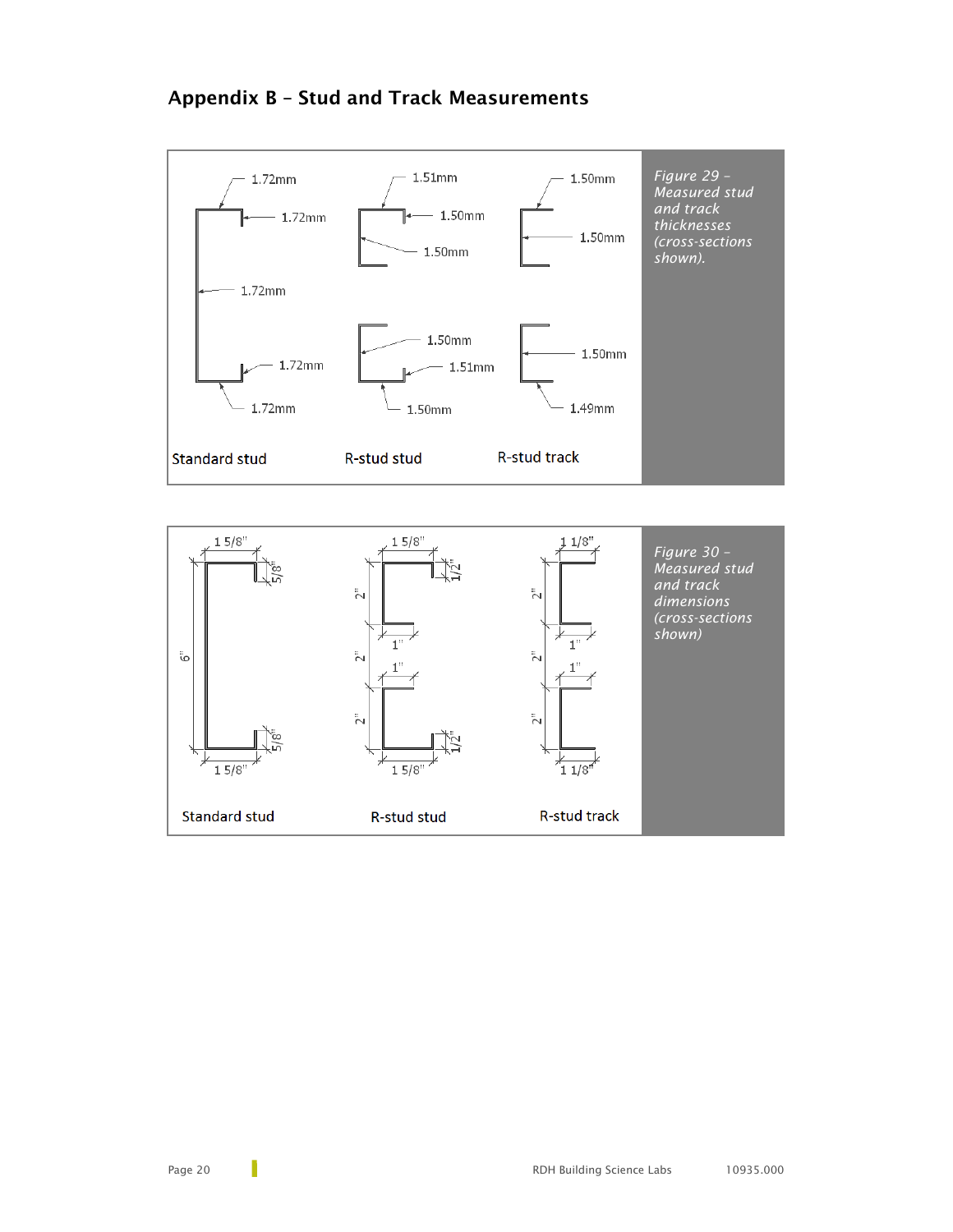# Appendix C – Temperature Distribution on the Plates

The temperature distribution of the hot and cold plates is shown in Figure 31, Figure 32 and Figure 33. Values shown in these figures are average temperatures at steady state in degrees Celsius.